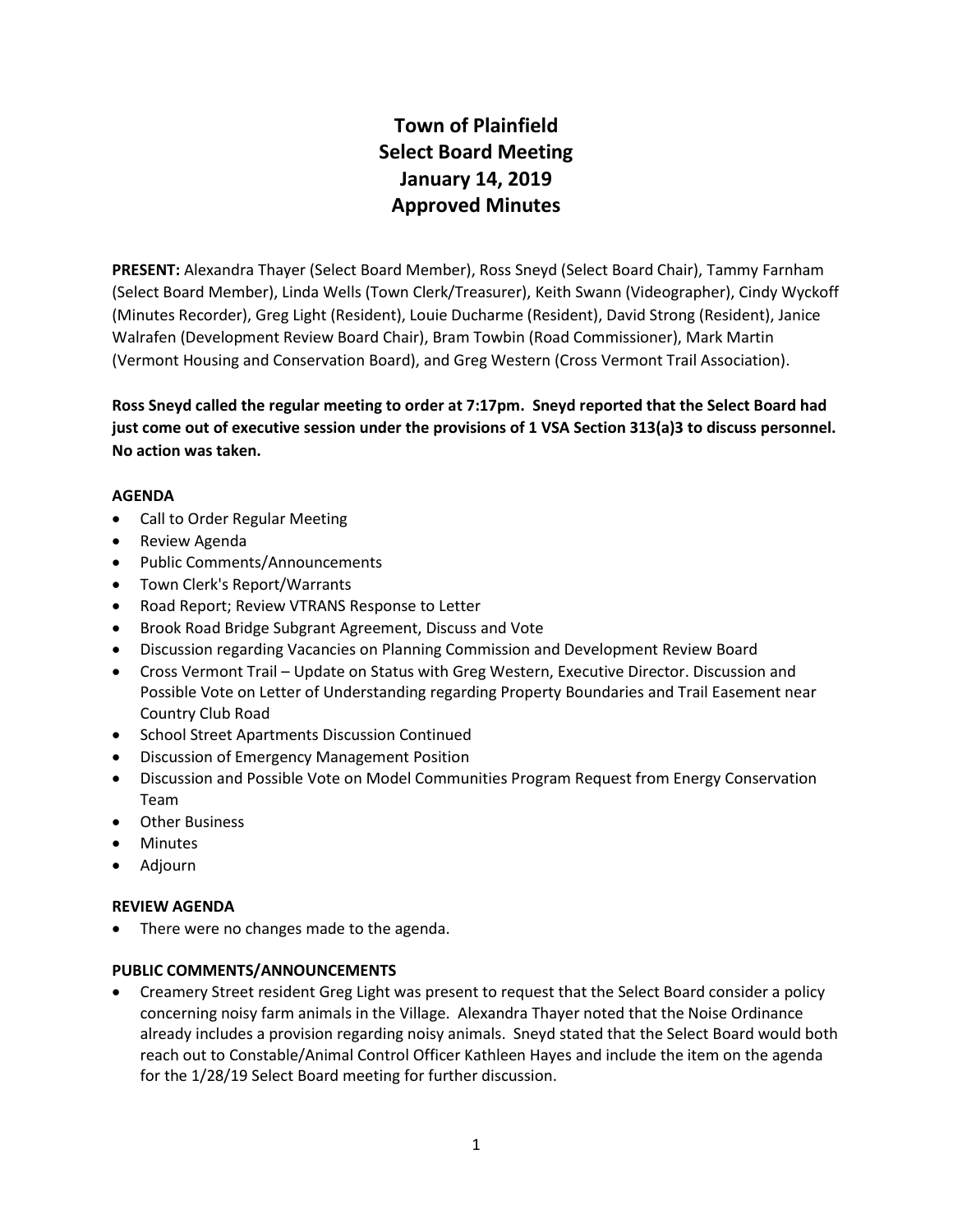- David Strong requested that discussion regarding the School Street Apartments be moved up to earlier in the agenda, to which Sneyd responded he will try to accommodate.
- Sneyd repeated a call for volunteers to fill vacancies on various Town boards and committees, including the Planning Commission, the Development Review Board, and the Select Board.

#### **SCHOOL STREET APARTMENTS DISCUSSION CONTINUED**

 School Street Apartments resident Louie Ducharme was present to discuss smoking violations and other issues at the housing complex. Sneyd stated that the Select Board will ask the director of the State Housing Authority to come in to address Ducharme's smoking and maintenance issues at either the next meeting or the first meeting in February. Noting that documents presented by Ducharme clearly indicate that smoking is a lease violation, Thayer stated that she will contact Plainfield Health Officer Baylen Slote regarding the issue. Thayer further stated that if the building is being insured as a smoke-free property, the Housing Authority may face liability if a fire caused by smoking were to occur. Ducharme agreed to make a list of all of the violations at the premises.

#### **TOWN CLERK'S REPORT/WARRANTS**

- Town Clerk/Treasurer Linda Wells presented the Select Board with changes to the Grand List. **Sneyd made a motion to approve the changes to the Grand List as outlined in the letter to Wells from the Board of Listers. The motion was approved.**
- Wells presented a letter of intent from the State regarding the Main Street Pedestrian project with attachments including the latest plans from the Dusfresne Group. Wells noted that once the State receives the final contract plans, likely in February according to Project Manager Pat Travers, it will be prepared to issue the permit for work to be done in the State right-of-way.
- Wells presented the documents regarding two awards: 1) the advance assistance design for the Brook Road bridge study; and 2) the emergency management piece. Wells estimated that if the project begins this spring, it will be completed by the end of 2019. The next step is to draft and issue a request for proposals. **Sneyd made a motion to approve the advance notice to proceed form as presented by the Vermont Department of Public Safety. The motion was approved.**

### **ROAD REPORT**

- Sneyd reported that a letter was received from VTRANS responding to the recent letter from the Select Board regarding the Main Street/Route 2 intersection. Sneyd stated that he would draft a letter thanking VTRANS for its response and noting that the Town looks forward to working with the department in the future. Road Commissioner Bram Towbin stated that a request should be made to VTRANS that it is vital that the Town be kept in the loop regarding the roll out of any plans.
- Road Commissioner Bram Towbin reported on the following:
	- The Road Crew is doing a very good job with keeping pace with road conditions. Sand is being used on the roads at a rate higher than expected. Any residents with complaints or comments about road conditions should contact Towbin.
	- New signage will be put up in the small parking area down from the Mill Street parking lot to replace signage that has faded. The parking regulations will be the same as those for the Mill Street parking lot.
	- A complaint was received regarding speeding on Hudson Avenue, which Towbin confirmed after witnessing a similar incident when he subsequently drove on the avenue. Plans are to post signage noting the narrow passage and the presence of pedestrians in the area. Thayer asked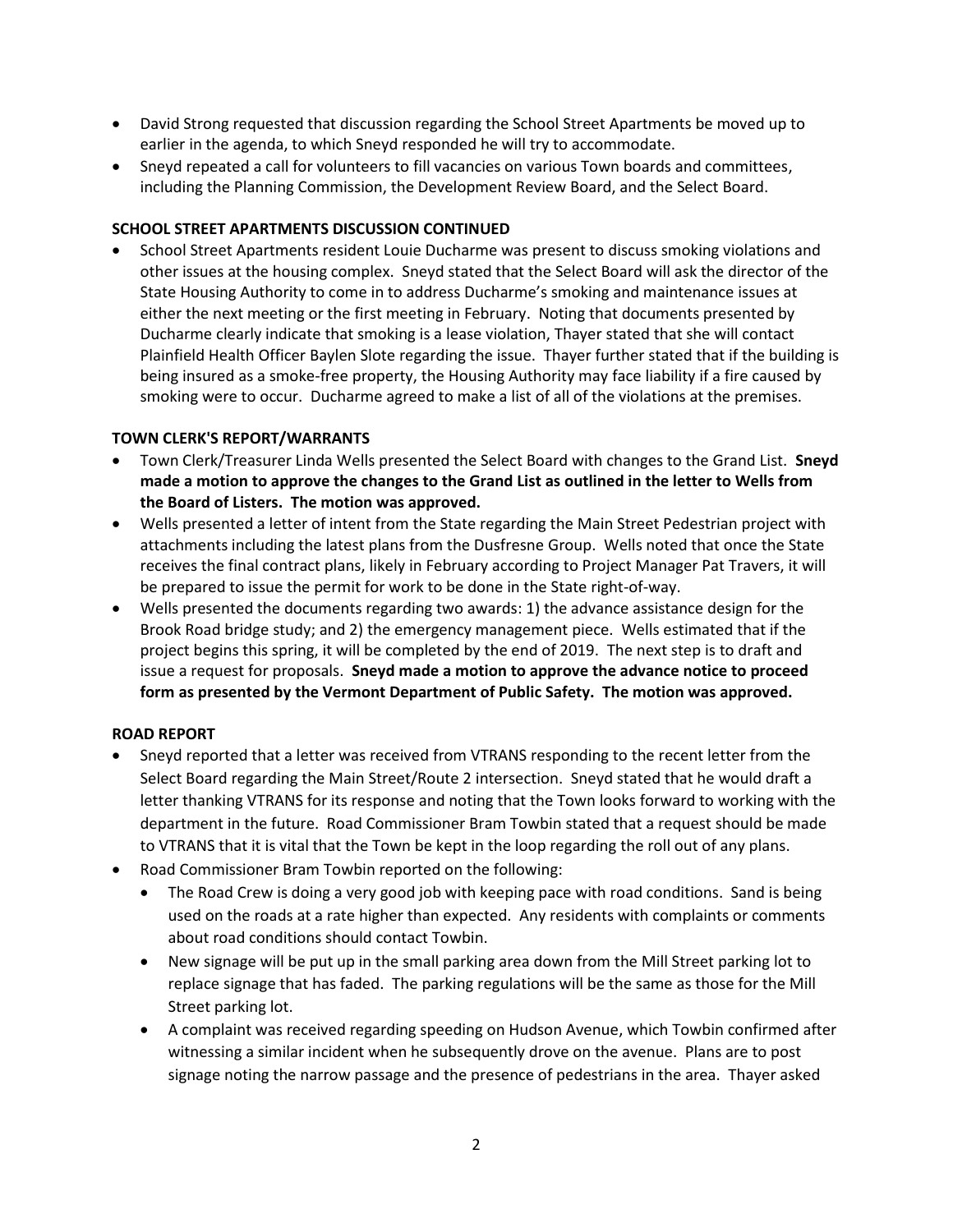that any complaints regarding speeding be reported to Constable Kathleen Hayes who will then pass the information on the Sheriff's Department patrolling Plainfield.

# **TOWN CLERK'S REPORT/WARRANTS (CONT'D)**

 **Sneyd made a motion to approve warrants of 12/13/18, 12/14/18, 12/21/18, 12/28/18, 12/28/18, 1/4/19, 1/9/19, and 1/11/19. The motion was approved.**

## **DISCUSSION REGARDING VACANCIES ON PLANNING COMMISSION AND DEVELOPMENT REVIEW BOARD**

 Sneyd stated that vacancies on the Planning Commission and the Development Review Board are partly due to term limits and the number of members on those boards whose terms have ended or will soon end. Development Review Board chair Janice Walrafen was present to raise the issue of reevaluating term limits and to alert the Select Board to the lack of progress in completing revisions to the Town Zoning Regulation due to a virtually non-existent Planning Commission. Walrafen stated her willingness to continue serving on the Development Review Board after her current term expires if term limits are lifted. Discussion followed on the negative impacts of not having a functioning Development Review Board or a valid Town Plan. Sneyd stated that he would add the issue of revisiting term limits to the agenda of the next Select Board meeting.

# **CROSS VERMONT TRAIL – UPDATE ON STATUS WITH GREG WESTERN, EXECUTIVE DIRECTOR. DISCUSSION AND POSSIBLE VOTE ON LETTER OF UNDERSTANDING REGARDING PROPERTY BOUNDARIES AND TRAIL EASEMENT NEAR COUNTRY CLUB ROAD**

 Cross Vermont Trail Association (CVTA) executive director Greg Western was present to explain the context of the letter of understanding he was presenting regarding the old railroad bed west of Country Club Road. Discussion followed regarding CTVA's work with the current land owner to move an existing generator onto his land from where it currently sits on Town property. Once accomplished, Western noted that the process should conclude with some kind of written record stating that all parties understand the boundaries and trail easements, and that the Town be made aware of what is going on with this piece of Town-owned land. Sneyd noted that the Select Board finds the draft letter to be satisfactory and Western will come back before the Select Board later this spring to finalize the process. Western also noted the progress of establishing the Cross Vermont Trail on either side of Plainfield and reported on CTVA's recent effort to purchase an 11-acre parcel of land above Recreation Field Road. Sneyd requested that the Select Board be kept informed as the process moves forward.

### **DISCUSSION OF EMERGENCY MANAGEMENT POSITION**

 There was no discussion on this item. Sneyd asked Thayer to let him know if she would like the item to be included on the agenda of the 1/28/19 Select Board meeting.

# **DISCUSSION AND POSSIBLE VOTE ON MODEL COMMUNITIES PROGRAM REQUEST FROM ENERGY CONSERVATION TEAM**

 After providing a brief background on the request, **Sneyd made a motion to sign the letter to the Climate Economy Model Community Program Director at the Vermont Council on Rural Development. The motion was approved.**

### **OTHER BUSINESS**

 Sneyd asked for input into his draft of the Select Board Report for the Town's annual report. Thayer noted two minor changes and Tammy Farnham stated that she was fine with the draft.